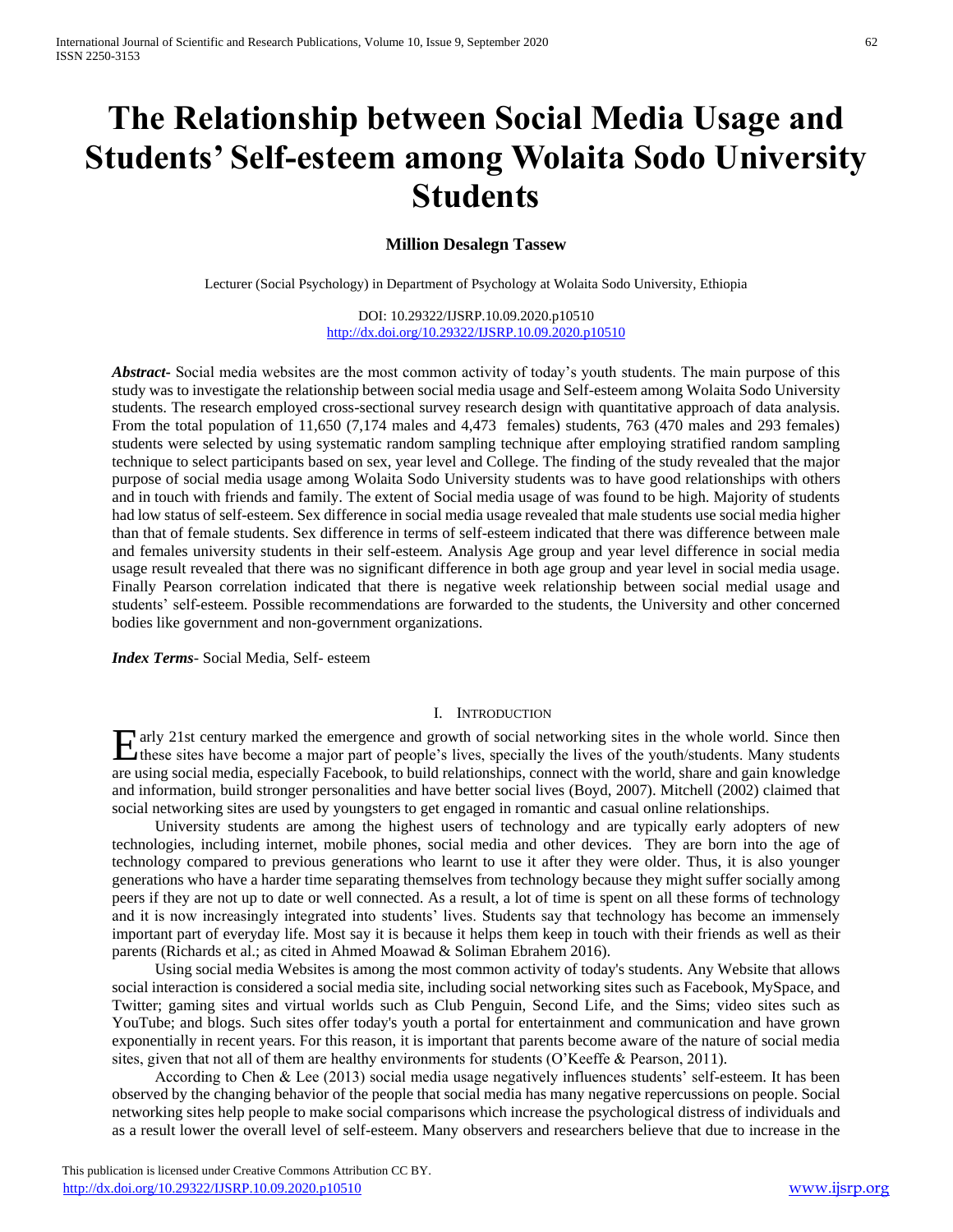International Journal of Scientific and Research Publications, Volume 10, Issue 9, September 2020

 63 ISSN 2250-3153

usage of social networking sites, people have become the victims of lower self-esteem and self-growth (Jan, Soomro & Ahmed, 2017).

 The present study tried to reveal social media usage relationship with students' self-esteem. The researcher tried to see different international research works that were focusing on the relationship between social media usage and students' self-esteem but the researcher found few studies which were took place relating social media usage and students self-esteem in Ethiopian context. The main aim of this study was expanding on previous researches, which explore the relationship between social media usage and students' self-esteem. In order to achieve the big aim of the study the following basic research questions were answered:

## **1.1. Research Questions**

- What is the purpose of social media usage among Wolaita Sodo University students?
- What is the extent of social media usage by students of Wolaita Sodo University?
- What is the status of students' self-esteem of among Wolaita Sodo University students?
- Is there any difference in sex among students in terms of social media usage and self-esteem?
- Is there any difference in age group and year level among students in terms of social media usage?
- Is there relationship between social media usage and self-esteem of students in Wolaita Sodo University?

#### **1.2. Definitions of Basic Terms and Operational Definition**

- i. Social Media: Social media (sometimes Social Network Site) the websites which are Facebook, Imo-beta, Whats App, Viber, Tele-gram and You-Tube and they will be used by Wolaita Sodo University students via computer, phone, or tablet through a particular network.
- ii. Students: Students in this study refers to participants of Wolaita Sodo University undergraduate students who are enrolled academic year of 2020 G.C.
- iii. Self-esteem: is defined as the value or worth placed on the self and behavior or it is the way in which people perceive and value themselves.

#### II. MATERIAL AND METHODS

#### **2.1. Design**

 This study employed cross-sectional Survey research design with quantitative approach of data analysis. In cross-sectional study data were collected at a single point in time to examine the relationship between the variables of interest. This study employed this method because the researcher was interested in whether and to what extent a relationship exist between social media usage and self-esteem among students of Wolaita Sodo University.

## **2.2. Study Area**

 The study was conducted in Wolaita Sodo University. Wolaita Sodo University is one of the second generation public higher institutions in Ethiopia, located in Wolaita Sodo town, 315 km away from Addis Ababa. The University was inaugurated on March 24, 2007 G.C. The University currently constitute 52 undergraduate, 34 graduate programs including two PhD programs are running under six colleges and six schools.

#### **2.1. Population of the Study**

 The total population of this study was obtained from the students of Wolaita Sodo University. Sources of population included all Gandaba, Ottona and Dawuro-Tarcha campus, Wolaita Sodo University students who attended their education in academic year of 2019/20 G.C. and inolved all regular undergraduate students of Gandaba, Ottona and Dawuro-Tarcha campuses of Wolaita Sodo University with total population of 11,650 (7,174 males and 4,473 females).

#### **2.2. Sample Size and Sampling Techniques**

While the participation all population in study is impossible, determining of sample size critical issue in the process of research. Due to time and financial limitations the sample size of this research was determined by a simplified formula proposed by Slovin's (as cited in Israel, 2013), the formula is given by equation  $n =$  $1+N(e)$ 2 Where,

 $n =$ sample size  $N =$  population and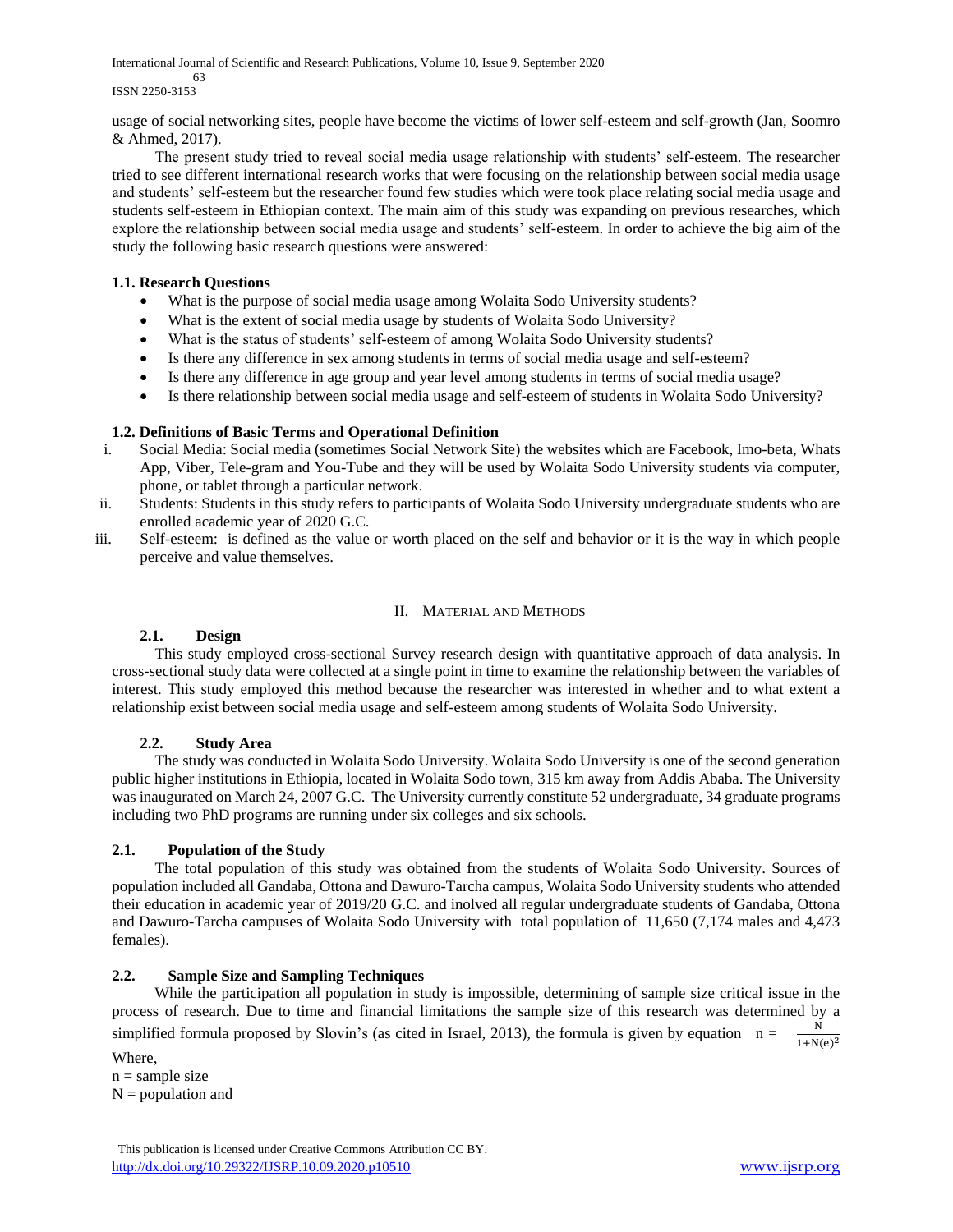International Journal of Scientific and Research Publications, Volume 10, Issue 9, September 2020

 64 ISSN 2250-3153

e = 0.035 which is level of precision with 95% confidence interval.

Hence using this formula with significance level  $p = 0.035$  and population size N = 11,650 yields  $n = \frac{11,650}{1,111,650,60}$  $\frac{11,650}{1+11,650(0.035)^2} = \frac{11,650}{15.27}$  $\frac{11,630}{15.27}$  = 762.93  $\approx$  763

Therefore, out of total population (11,650) students, the determined sample size 763 (470 males and 293 females) participants was participated in this study as show in Table 1.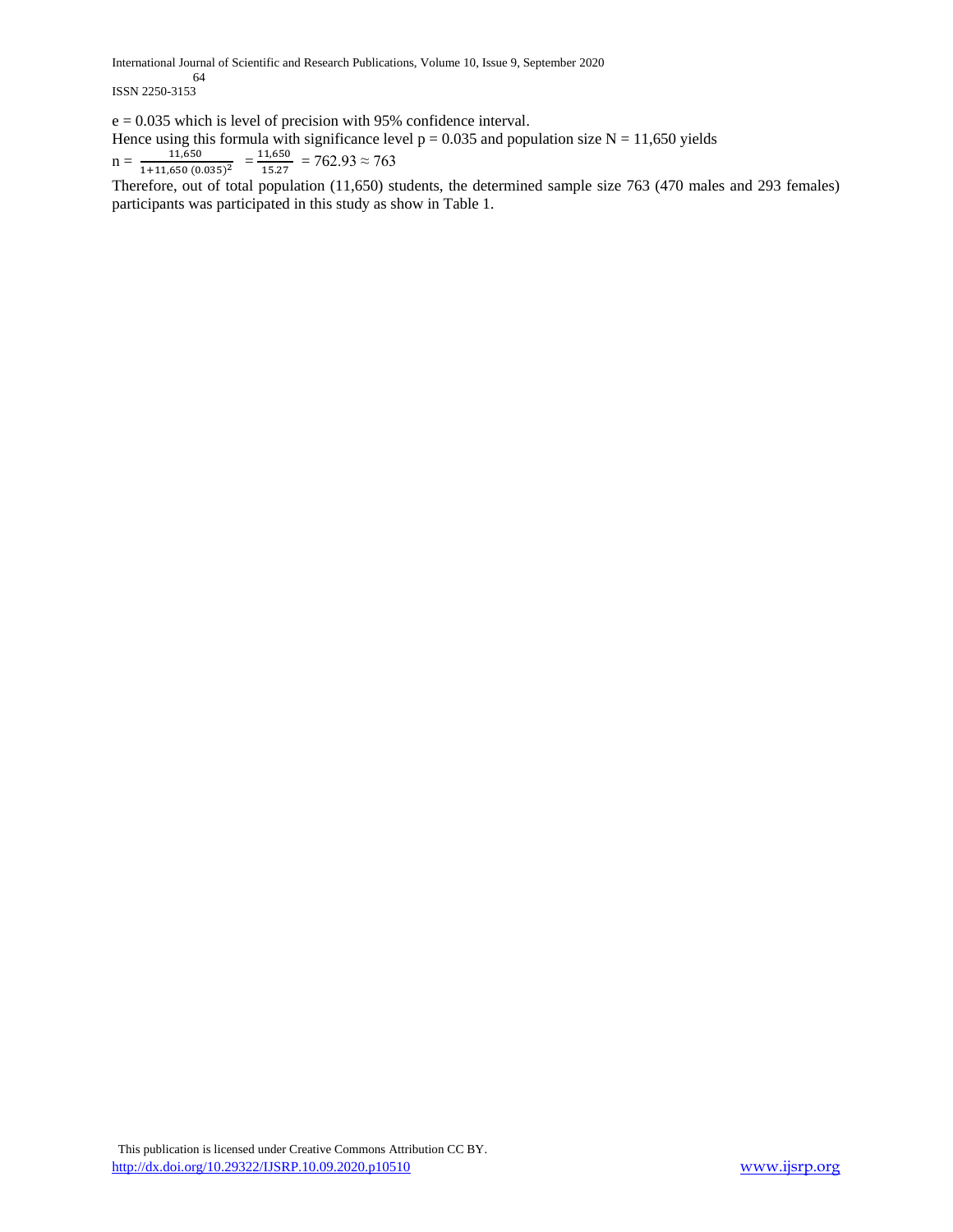|                                                 |                                                                                                                                                               | College/School                         |      |                |            |                                                |             |                                 |             |                                                                                                         |               |              |                 |              |            |                                       |            |    |            |              |
|-------------------------------------------------|---------------------------------------------------------------------------------------------------------------------------------------------------------------|----------------------------------------|------|----------------|------------|------------------------------------------------|-------------|---------------------------------|-------------|---------------------------------------------------------------------------------------------------------|---------------|--------------|-----------------|--------------|------------|---------------------------------------|------------|----|------------|--------------|
|                                                 | <b>CSSH</b>                                                                                                                                                   |                                        | CoE  |                | <b>CBE</b> |                                                | <b>CHSM</b> |                                 | <b>CNCS</b> |                                                                                                         | <b>COA</b>    |              | <b>SEBS</b>     |              | <b>SoL</b> |                                       | <b>SVM</b> |    | <b>SoI</b> |              |
|                                                 | M                                                                                                                                                             | F                                      | М    | F              | M          | F                                              | M           | F                               | М           | F                                                                                                       | M             | F            | M               | F            | M          | $\mathbf{F}$                          | M          | F  | M          | F            |
|                                                 | 785                                                                                                                                                           | 670                                    | 2673 | 1161           | 527        | 319                                            | 882         | 431                             | 581         | 534                                                                                                     | 840           | 799          | 175             | 182          | 162        | 83                                    | 168        | 48 | 371        | 249          |
| No of students in each<br>college/school        | 1,455                                                                                                                                                         |                                        | 3834 |                | 846        |                                                | 1,313       |                                 | 1,125       |                                                                                                         | 1,639         |              | 357             |              | 245        |                                       | 216        |    | 620        |              |
| Number of students in                           | 1 <sup>st</sup>                                                                                                                                               |                                        |      |                |            | 2 <sup>nd</sup>                                |             |                                 |             | 3 <sup>rd</sup>                                                                                         |               |              | 4 <sup>th</sup> |              |            | 5 <sup>th</sup>                       |            |    |            |              |
| each year                                       | 3,217                                                                                                                                                         |                                        |      |                |            | 2,837                                          |             |                                 |             | 3,138                                                                                                   |               |              | 1,315           |              |            | 1,143                                 |            |    |            |              |
| Sample drawn by PSST<br>based on college/school | Expected sample by each college/school $=\frac{Number of students in each college/school level}{4000} X$ total sample size<br>total number of students in WSU |                                        |      |                |            |                                                |             |                                 |             |                                                                                                         |               |              |                 |              |            |                                       |            |    |            |              |
| Sample size of students<br>by college/school    | 95                                                                                                                                                            |                                        | 251  |                | 56         |                                                | 86          |                                 | 74          |                                                                                                         | 107           |              | 23              |              | <b>16</b>  |                                       | 14         |    | 41         |              |
| Sample drawn by PSST<br>based on year level     |                                                                                                                                                               | Expected sample in each year level $=$ |      |                |            | Number of students in each year level          |             | total number of students in WSU |             | X total sample size                                                                                     |               |              |                 |              |            |                                       |            |    |            |              |
| Sample size by year level                       | 1st                                                                                                                                                           |                                        |      |                |            | 2 <sup>nd</sup>                                |             |                                 |             | 3 <sup>rd</sup>                                                                                         |               |              | 4 <sup>th</sup> |              |            | 5 <sup>th</sup>                       |            |    |            |              |
|                                                 | 210                                                                                                                                                           |                                        |      |                |            | 186                                            |             |                                 |             | 206                                                                                                     |               |              | 86              |              |            | 75                                    |            |    |            |              |
| Sample drawn by PSST<br>based on sex            |                                                                                                                                                               |                                        |      |                |            | Expected sample in each college/school by sex= |             |                                 |             | Number of female/male students in eachcollege/school<br>Total number of students in each college/school |               |              |                 |              |            | X sample size of each college/ school |            |    |            |              |
| Sample size by sex                              | <b>CSSH</b>                                                                                                                                                   |                                        | CoE  |                | <b>CBE</b> |                                                | <b>CHSM</b> |                                 | <b>CNCS</b> |                                                                                                         | <b>COA</b>    |              | <b>SEBS</b>     |              | SoL        |                                       | <b>SVM</b> |    | SoI        |              |
|                                                 | M                                                                                                                                                             | $\mathbf{F}$                           | M    | $F_{\rm}$      | M          | F                                              | M           | $\mathbf{F}$                    | M           | $\mathbf{F}$                                                                                            | M             | $\mathbf{F}$ | M               | $\mathbf{F}$ | M          | F                                     | M          | F  | M          | $\mathbf{F}$ |
|                                                 | 51                                                                                                                                                            | 44                                     | 175  | 76             | 35         | 21                                             | 58          | 28                              | 38          | 36                                                                                                      | 55            | 52           | 11              | 12           | 11         | 5                                     | 11         | 3  | 25         | 16           |
| Sub-total                                       | 95                                                                                                                                                            |                                        | 251  |                | 56         |                                                | 86          |                                 | 74          |                                                                                                         | 107           |              | 23              |              | 16         |                                       | 14         |    | 41         |              |
| <b>Grand Total</b>                              | $Male = 470$                                                                                                                                                  |                                        |      | Female $= 293$ |            |                                                |             |                                 |             |                                                                                                         | $Total = 763$ |              |                 |              |            |                                       |            |    |            |              |

**Table 1:** *Number of Participants Selected by College/school, year level and Sex*

*PSST = Proportionate stratified sampling technique CSSH = College of Social Science and Humanity CoE = College of Engineering CBE = College of Business and Economics CHSM = College of Health Sciences and Medicine CNCS = College of Natural and Computational Sciences COA = College of Agriculture SEBS = School of Education and Behavioral Sciences SoL = School of Law SVM = School of Medicine SoI = School of Law*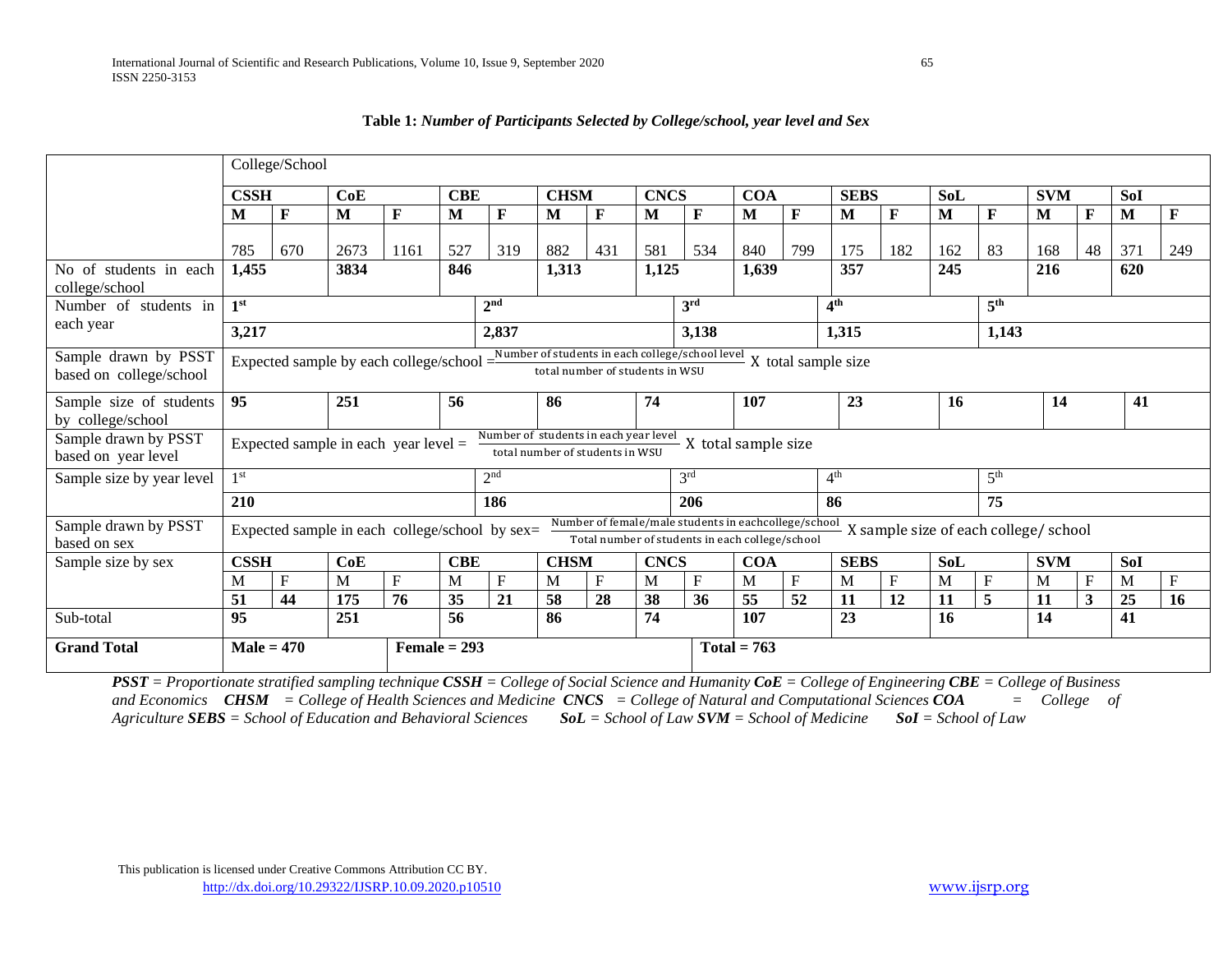## **2.3. Instruments for Data Collection**

 The self-developed instrument for measuring general information of the subjects consisted four items which provide information about sex, age, college and year level. The questionnaire included measure of social media usage developed by (Savita & Liyaqat, 2018) and Self-esteem Inventory developed by Rosenberg (Rosenberg, 1989).

## **2.4. Pilot Study**

 A pilot study was conducted to ensure that whether the instruments are suitable to be used within the university context and in order to establish their reliability. The pilot study was conducted by administering questionnaire to a group of 76 (10% of the actual sample) Arbamich University students who were not part of the main study. To test the reliability, SPSS version 20 Cronbach's alpha reliability was used.

 Based on the pilot data collected, Cronbatch alpha reliability test of the instrument of both scale was measured and found to be sufficient as it is shown in table 2.

| Scale              | Number<br>items | of | Reliability coefficient for<br>original scale | Reliability coefficient<br>of pilot study |
|--------------------|-----------------|----|-----------------------------------------------|-------------------------------------------|
| Social Media Usage |                 |    |                                               | .81                                       |
| Self-esteem        |                 |    | 0.83                                          | .70                                       |

**Table 2:** *Cronbach's Alphas Reliability for the Scales*

## **2.5. Method of Data Analysis**

- In this process, descriptive statistics (i.e. frequencies, percentage, mean, standard deviation) of the students was employed to describe and present demographic characteristics of the participants such as sex, age and year level, extent social media usage, status of self-esteem and purpose of social media usage.
- Independent T-test was computed to test whether there is a significant mean difference between male and female students in social media usage and students' self-esteem.
- Analysis of Variance (One Way ANOVAs) was computed to test whether there is a significant mean difference in age group and year level in terms of social media usage.
- In order to measure the relationship between the independent variables social media usage and the dependent variables students' self-esteem Pearson product moment correlation coefficient (*r*) was computed.

#### III. RESULTS

## **2.6. Demographic Characteristics of Respondents**

| Table 3: Demographic Characteristics of Respondents |  |
|-----------------------------------------------------|--|
|-----------------------------------------------------|--|

| Variables  | Option      |        | Frequency | Percent |
|------------|-------------|--------|-----------|---------|
| Sex        | Male        |        | 470       | 61.6    |
|            | Female      |        | 293       | 38.4    |
|            | Total       |        | 763       | 100     |
| Age        | 18-21       |        | 584       | 76.5    |
|            | $22 - 25$   |        | 164       | 21.5    |
|            | 26-29       |        | 15        | 2.0     |
|            | Total       |        | 763       | 100     |
| Year level | First Year  | Male   | 94        | 12.3    |
|            |             | Female | 116       | 15.2    |
|            |             | Total  | 210       | 27.5    |
|            | Second Year | Male   | 91        | 11.9    |
|            |             | Female | 95        | 12.5    |
|            |             | Total  | 186       | 24.4    |
|            | Third Year  | Male   | 147       | 19.3    |
|            |             | Female | 59        | 7.7     |
|            |             | Total  | 206       | 27.0    |
|            | Fourth Year | Male   | 72        | 9.4     |
|            |             | Female | 14        | 1.9     |
|            |             | Total  | 86        | 11.3    |

 This publication is licensed under Creative Commons Attribution CC BY. <http://dx.doi.org/10.29322/IJSRP.10.09.2020.p10510> [www.ijsrp.org](http://ijsrp.org/)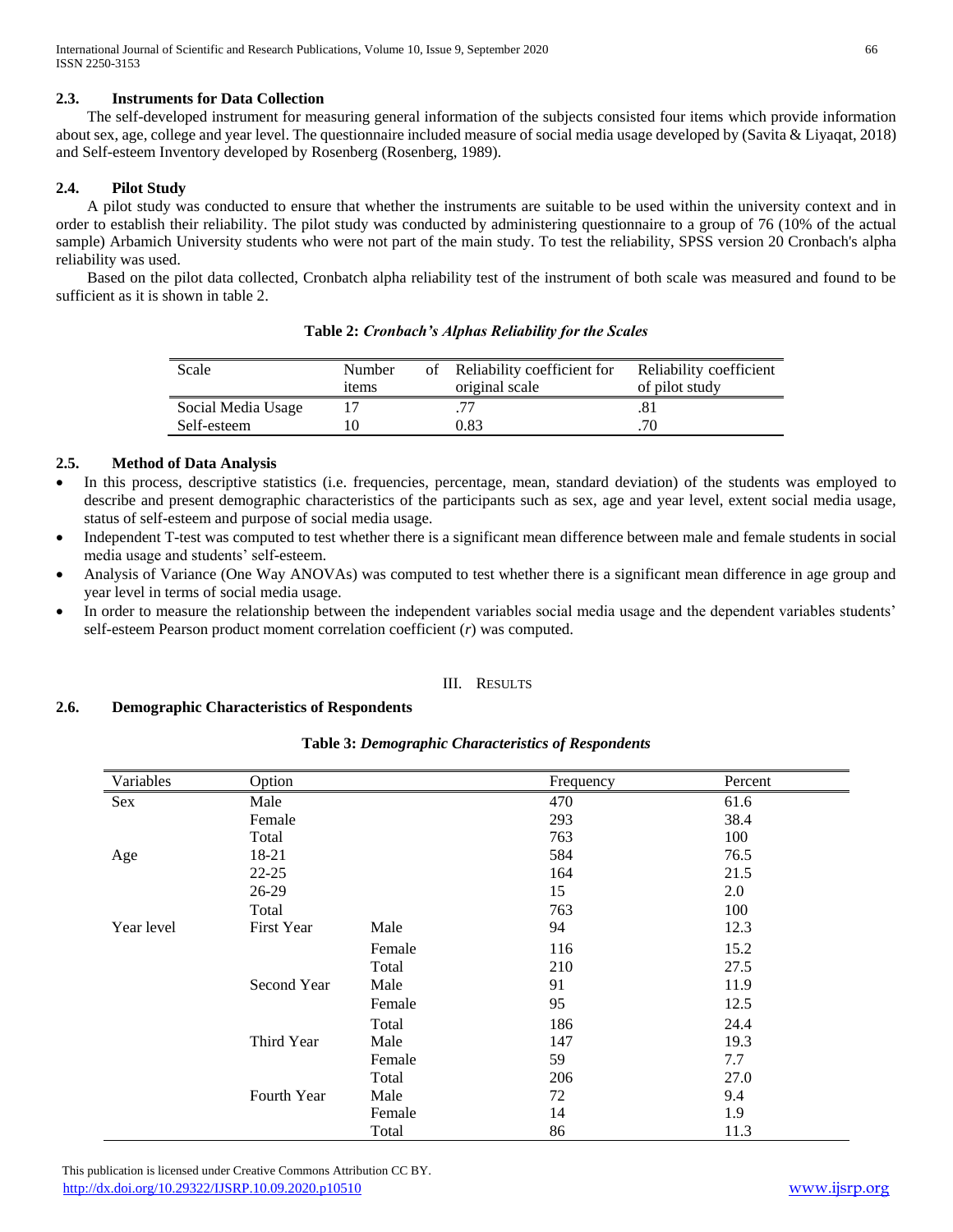| Fifth Year | Male   | - -<br>00                      | 8.0            |
|------------|--------|--------------------------------|----------------|
|            | Female |                                | $\overline{1}$ |
|            | Total  | $\overline{\phantom{a}}$<br>ັບ | 9.8            |
| Total      |        | 763                            | 100            |

Table 3: depicted that out of the total 763 students of Wolaita Sodo University majority 470(61.6%) are male students and 293(38.4%) are female students.

 Regarding the age of respondents 584 (76.5%) of students are found in the age category of 18-21 and 164 (21.5%) of students are found in the age group of 22-25. The rest 15 (2.0%) students are found in the age category of 26-29.

 Regarding Year level of student 210 (27.5%) of students are first year students, 186 (24.4%) of students are second year students, 206 (27.0 %) of students are third year students, 86 (11.3%) of students are fourth year students and 75 (9.8%) of students are fifth year students. Therefore, majority of students are first year students followed by second year students.

## **2.7. Purpose of social media usage Selected Frequencies**

|  | <b>Table 4: Purposes of Social Media Usage</b> |  |  |  |
|--|------------------------------------------------|--|--|--|
|--|------------------------------------------------|--|--|--|

| Purposes of using Social Media                                        | Responses   |         | Percent of Cases |
|-----------------------------------------------------------------------|-------------|---------|------------------|
|                                                                       | N           | Percent |                  |
| To have entertainment.                                                | 478         | 20.6%   | 63.0%            |
| To have good relationships in touch with friends 498<br>and family    |             | 21.5%   | 65.6%            |
| To download, post, and look image and video.                          | 464         | 20.0%   | 61.1%            |
| To gain academic knowledge and<br>information.                        | $new_{472}$ | 20.4%   | 62.2%            |
| To share my personal beliefs and other helpful <sub>404</sub><br>idea |             | 17.4%   | 53.2%            |
| Total                                                                 | 2316        | 100.0%  | 305.1%           |

 Table 4: showed the purpose of social media usage by using multiple response analysis. The purpose of social media usage by students vary from individual to individual because there are various types of social media and the preference and perceived importance by individuals may influence students' choice of specific media.

 In this study participant context, Wolaita Sodo University students' purpose of social media usage is specified to the stated purpose in the Table 4. As indicated in the Table, out of 763 respondents, majority of participants which is 498(65.6%) responded that their purpose of social media usage was to have good relationships with others and in touch with friends and family followed by 478(63%) of respondents responded that the use social media for the purpose of entertainment. The rest respondents responded that to gain academic Knowledge, to download post and look images, and to share personal belief and other helpful idea i.e. 472 (62.2%), 464 (61.1%), 404 (18%) respectively. This indicated that majority of students' using social media purposively to have good relationships and in touch with others particularly friends and family.

## **2.8. Extent of Social Media Usage by Students**

 To determine the extent of social media usage by Students, first mean score of the social media usage is computed and found to be 2.59. To determine social media usage of students as high or low, mean split was used, that is if the mean score of individual respondent is less than the overall mean score of social media usage, it is labeled as high and if the individual mean score is greater than overall mean score of social media usage, it is labeled as low. In other word those who scored a certain score bellow the mean were considered as high extent of social media usage and those who scored a certain score above the mean were considered as having low extent of social media usage. Therefore, frequency count and percentage value was computed for the total sample respondents. Finally, the extent of social media usage was computed in Table 5.

| Variables          | <b>High Extent</b> |         | Low Extent |         | Total     |         |  |
|--------------------|--------------------|---------|------------|---------|-----------|---------|--|
|                    | Frequency          | Percent | Frequency  | Percent | Frequency | Percent |  |
| Social Media Usage | 439                | ໍ່      | 224        | 42.     | 763       | 100     |  |

## **Table 5:** *Extent of Social Media Usage Summary*

Table 5: indicates that 439 (57.5%) of students had high extent of social media usage and the rest 324 (42.5%) of students had low extent of social media usage. Therefore, majority of students had high extent in social media usage.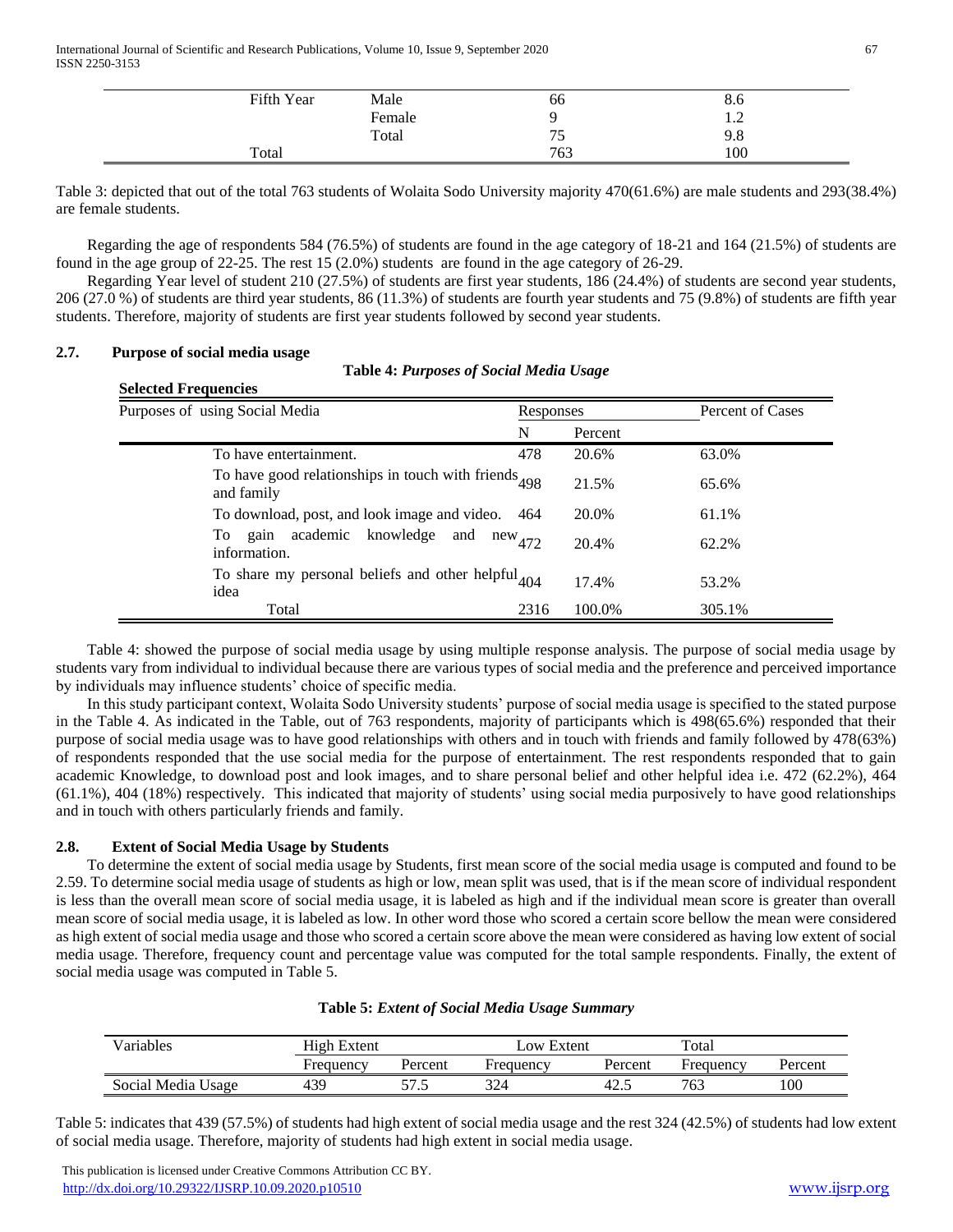## **2.9. Status of Students' Self-esteem**

 To determine the status of adolescents positive functioning, first mean score of the Self-esteem was computed and found 2.13. To determine status of students' Self-esteem as high or low, mean split was used, that is respondents who scored a certain score above the mean of pre-determined Self-esteem was considered as high status and those who scored a certain score below the pre-determined mean was considered as having low status. Therefore, frequency count and percentage value was computed for the total sample respondents. Finally, the status of adolescents Self-esteem was computed in Table 6.

#### **Table 6:** *Status of Adolescents self-esteem*

| Variables   | High level |         | Low level |         | Total     |         |  |
|-------------|------------|---------|-----------|---------|-----------|---------|--|
|             | Frequency  | Percent | Frequency | Percent | Frequency | Percent |  |
| Self-esteem | 205<br>ر ر | 38.7    | 468       | 61.3    | 763       | 100     |  |

 Table 6, indicated that 295 (38.7%) of students had high self-esteem and the rest 468 (61.3%) of students had low self-esteem, Therefore, it is possible to conclude that majority of students had low status of Self-esteem.

#### **2.10. Sex and Social Media Usage**

Independent – sample t – tests was conducted to compare social media usage of students' scores for males and females.

**Table 7:** *Descriptive Statistics on Sex Difference in Terms of Social Media Usage* **Group Statistics**

|                                               |                    |      |                       | 51000                  |  |  |  |  |  |  |  |  |  |  |
|-----------------------------------------------|--------------------|------|-----------------------|------------------------|--|--|--|--|--|--|--|--|--|--|
|                                               | Sex of Respondents | Mean | <b>Std.</b> Deviation | <b>Std. Error Mean</b> |  |  |  |  |  |  |  |  |  |  |
| 470<br>2.7426<br>80628<br>Mediamale<br>Social |                    |      |                       | .03719                 |  |  |  |  |  |  |  |  |  |  |
| Usage<br>293<br>49932<br>2.3708<br>female     |                    |      |                       | .02917                 |  |  |  |  |  |  |  |  |  |  |

**Table 8:** *Independent Sample t-test between Male and Female Respondents Regarding Social Media Usage* **Independent Samples Test**

|        |                               | Test | Levene's<br>for<br>Equality of<br>Variances |    |                        | t-test for Equality of Means |                                               |            |                  |     |
|--------|-------------------------------|------|---------------------------------------------|----|------------------------|------------------------------|-----------------------------------------------|------------|------------------|-----|
|        |                               | F    | Sig. t                                      | df | Sig.<br>(2-<br>tailed) | Mean                         | Std. Error95%<br>DifferenceDifferenceInterval | Difference | Confidence<br>of | the |
|        |                               |      |                                             |    |                        |                              |                                               | Lower      | Upper            |     |
| Social | Media Equal variances assumed |      | 78.974.0007.089761                          |    | .000                   | .37174                       | .05244                                        | .26880     | .47469           |     |
| Usage  | Equal variances not assumed   |      |                                             |    | 7.865760.974.000       | .37174                       | .04727                                        | .27896     | .46453           |     |

 In Table 8, using an alpha level of 0.05, an independent sample t-test was conducted to compare the social media usage scores for males and females. The examination of social media usage score indicated that there was significant differences in scores for males  $(M = 2.74, SD = 0.80)$  and females  $(M = 2.37, SD = 0.49)$ ;  $t(760.974) = 7.86$ ,  $p < 0.05$ , two-tailed). The magnitude of the differences in the means (mean difference =.37, 95% *CI*: ranged from .27 to .46) was medium (Cohen's  $d = 0.58$ ). This indicated that male students use social media higher than that of female students.

#### **2.11. Sex Differences in Terms of Self-esteem**

#### **Table 9:** *Descriptive Statistics on Sex Difference in Terms of Respondents Self-esteem*

| <b>Group Statistics</b> |                    |     |        |                       |                        |  |  |
|-------------------------|--------------------|-----|--------|-----------------------|------------------------|--|--|
|                         | Sex of Respondents |     | Mean   | <b>Std.</b> Deviation | <b>Std. Error Mean</b> |  |  |
| Self-esteem             | male               | 470 | 2.2004 | 77545                 | .03577                 |  |  |
|                         | female             | 293 | 2.0177 | 63679                 | .03720                 |  |  |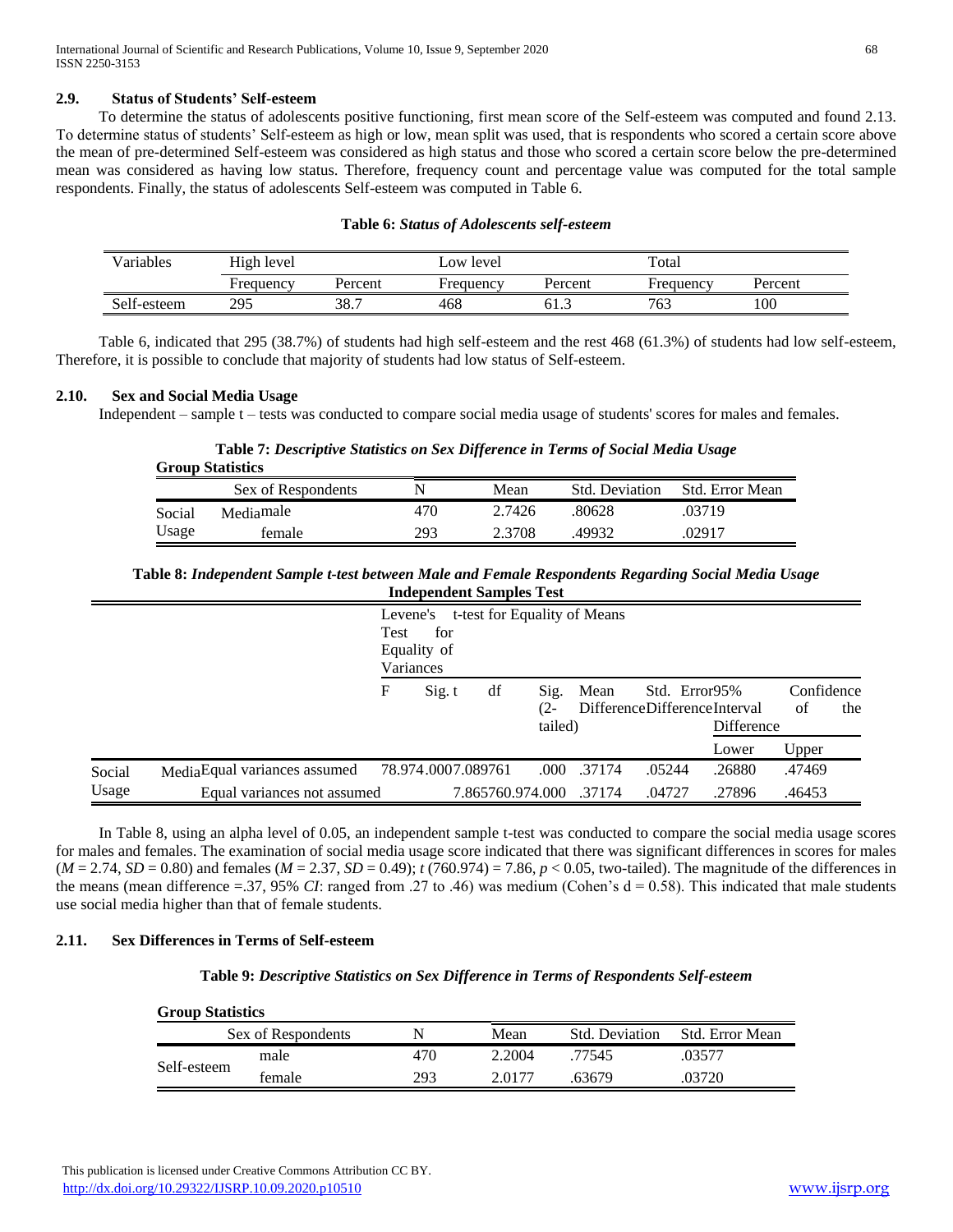## **Table 10:** *Independent Sample t-test between Male and Female Respondents Regarding Self-esteem* **Independent Samples Test**

|             |                                   | Levene's Test fort-test for Equality of Means<br>of<br>Equality<br>Variances |      |       |             |                 |            |        |                                                  |                                            |
|-------------|-----------------------------------|------------------------------------------------------------------------------|------|-------|-------------|-----------------|------------|--------|--------------------------------------------------|--------------------------------------------|
|             |                                   | F                                                                            | Sig. | t     | df          | Sig.<br>tailed) | $(2-Mean)$ |        | Difference Difference of the Difference<br>Lower | Std. Error95% Confidence Interval<br>Upper |
|             |                                   |                                                                              |      |       |             |                 |            |        |                                                  |                                            |
| Self-esteem | Equal variances 15.932<br>assumed |                                                                              | .000 | 3.383 | 761         | .001            | .18268     | .05399 | .07668                                           | .28867                                     |
|             | Equal variances<br>not assumed    |                                                                              |      | 3.540 | 705.852.000 |                 | .18268     | .05161 | .08135                                           | .28400                                     |

 In Table 10, using an alpha level of 0.05, an independent sample t-test was conducted to compare the self-esteem scores for males and females. The examination of self-esteem score indicated that there was significant differences in scores for males ( $M = 2.20$ ,  $SD =$ 0.77) and females ( $M = 2.01$ ,  $SD = 0.63$ );  $t(705.856) = 3.54$ ,  $p < 0.05$ , two-tailed). The 95% confidence interval for self-esteem ranged from 0.08 to 0.28. The magnitude of the differences in the means (mean difference  $=$  18) Cohen's d  $=$  0.26 which is small. This indicated that male students are better in their self-esteem than female students.

## **2.12. Age and Year Level Differences in Social Media Usage**

Table 11: *One-Way Analysis of Variance in Extent of Social Media Usage by Age Categories*

|                       | Sum of Squares | df  | $\cdot$<br>$\sim$<br>Mean Square | F     | Sig. |
|-----------------------|----------------|-----|----------------------------------|-------|------|
| <b>Between Groups</b> | 2.078          |     | 1.039                            | 1.971 | .140 |
| Within Groups         | 400.561        | 760 | .527                             |       |      |
| Total                 | 402.638        | 762 |                                  |       |      |

 According to age category in the Table 11, analysis of variance showed no statistically significant difference at the *p* > .05 level in extent of social media usage for the three (18-21, 19-25 and 25-29) age categories:  $F(2, 760) = 1.91$ ,  $p = .140$ ,  $p^2 = .005$ . Therefore, the result showed that there is no difference in social media usage in terms of age category.

|                | Sum of Squares | df  | Mean Square |      | Sig. |  |
|----------------|----------------|-----|-------------|------|------|--|
| Between Groups | 2.553          |     | .638        | .209 | .305 |  |
| Within Groups  | 400.085        | 758 | .528        |      |      |  |
| Total          | 402.638        | 762 |             |      |      |  |

Table 12: *One-Way Analysis of Variance in Extent of Social Media Usage by Year Level Categories*

 According to year level category in the Table 12, analysis of variance showed no statistically significant difference at the *p* > .05 level in extent of social media usage for the five year level categories of students:  $F(4, 758) = 1.209$ ,  $p = .305$ ,  $p^2 = .006$ . Therefore, the result showed that there is no difference in social media usage in terms of year level.

#### **2.13. Relationship between Social Media Usage and Self-esteem**

Table 13: *Pearson Product-Moment Correlations of the Social Media usage and Self-esteem*

|                 |                                |     | Social Media usage | Self-esteem |  |
|-----------------|--------------------------------|-----|--------------------|-------------|--|
| Social<br>usage | Pearson Correlation            |     | $-.201$            |             |  |
|                 | Media $\text{Sig.}$ (2-tailed) |     |                    | .554        |  |
|                 | N                              | 763 |                    | 763         |  |

 According to Table 13, indicated that there is statistically insignificant and weak negative relationship between social media usage and students self-esteem  $(r = -0.201, p > 0.05)$ . This indicated that as students' consumption of social media usage increases the probability of students' level of self-esteem decreases.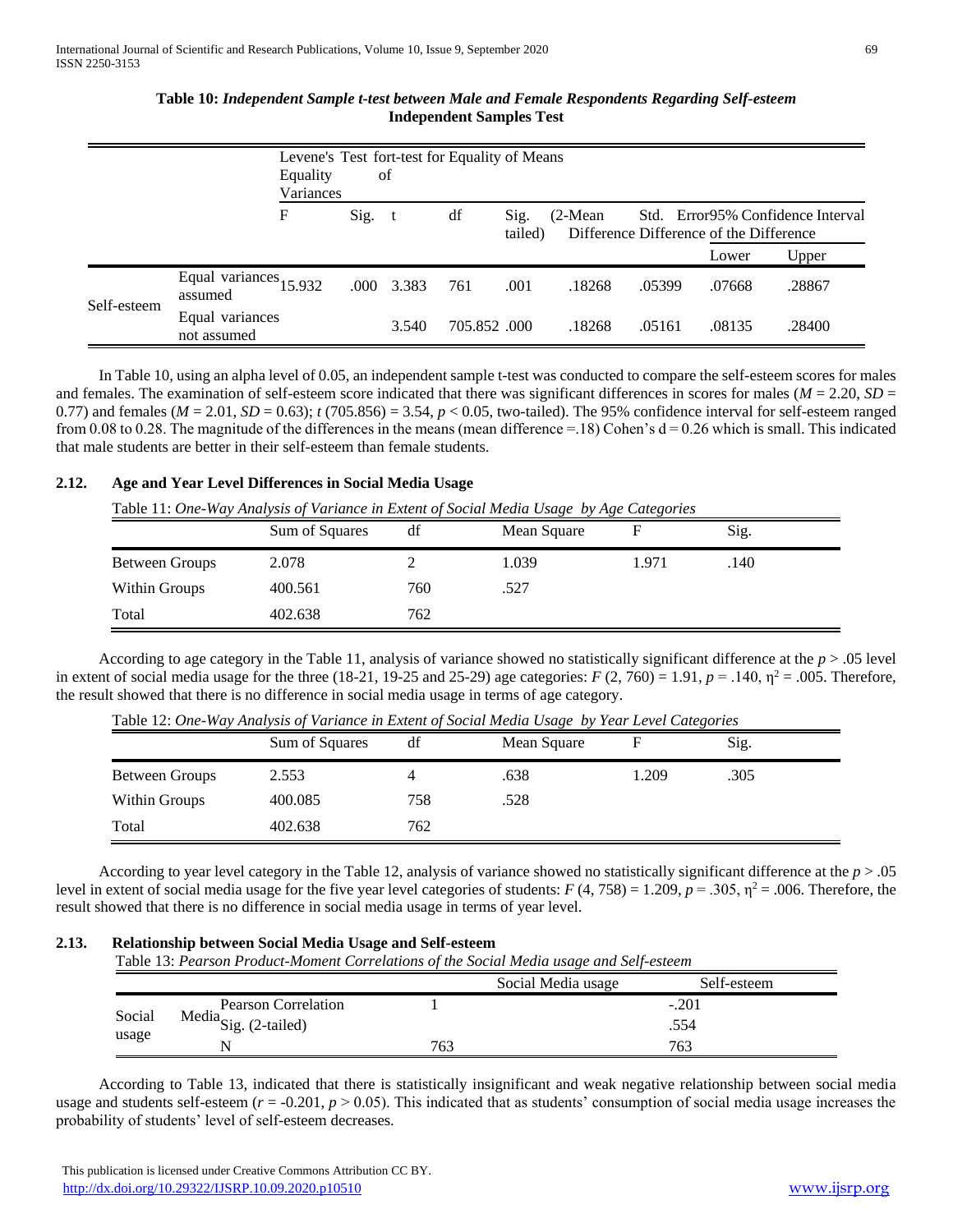## IV. DISCUSSION

## **2.14. Purpose of social media usage**

 In investigating the purpose of students social media usage, the current study result indicated that majority of study participants which is 498(65.6%) responded that their purpose of social media usage was to have good relationships with others and in touch with friends and family and followed by the use social media for the purpose of entertainment, to gain academic Knowledge, to download post and look images, and to share personal belief and other helpful idea in descending order. But, the current finding contradict with the finding of Metasebiya (2017) which stated the majority of students' reportedly claimed purpose of the usage of social media at Mekane Yesus Management and Leadership College was to gain academic knowledge and new information 59.4% and others like to know new idea that was not known before; to post and announce or promote work and events; to solve problems by sharing idea with friends that would get time to get solutions for him/herself; and to follow and share spiritual things. Another different finding is found by Wondimagegn (2017) which suggested that majority of students 31.2% utilize social media for entertainment purpose.

#### **2.15. Extent of social media usage by students**

 In identifying the extent of Social media usage of Wolaita Sodo University Students the result revealed that majority 57.5% of students had high extent of social media.

 The current finding is consistent with findings like Asemah et al. (2013) which stated that the exposure to social media is very high among the respondents and 68% of the respondents use social media to a very large extent in Nigeria. Similarity, Camilia et al. (2013) suggested that in the studies conducted in Negeria it was found that most of students of higher institutions use social media 2 to 4 hours daily, which can be labeled as high extent of usage.

#### **2.16. Status of Students' Self-esteem**

 Assessment of students' Self-esteem was done and the result reveled that majority of students 61.3% of students had low selfesteem. Therefore, majority of students had low level in their Self-esteem. The current result is inconsistent with previous findings like Million (2017) found that majority 54.7% of high school students in Hawassa Tabour Secondary school had high level of Self-esteem. Similar inconsistent finding by Tadesse (2015) in measuring status of adolescent positive functioning among Entoto secondary school students, he found that majority which is 59.20% of students had high Self-esteem. Therefore, this clearly indicates that majority of university students in the study area context had low status of Self-esteem, which means majority of students lack value or worth that they place on themselves and their behavior.

#### **2.17. Sex Difference in Social Media Usage**

 In the current research, the examination of social media usage in terms sex difference result revealed that male students use social media higher than that of female students. The result of this study is in line with findings of Thelwall (2008) and Lenhart & Madden (2007) which stated that males tend to make new relationship in social network environments more than females do which pushes them to use social Medias more than that of female.

 However, the current study result is inconsistent with (Lenhart, 2007) finding which says, Studies in the United States have also shown that there are gender differences in social media usage. A large study conducted in 2007 found that Instagram and Snapchat are dominated by girls in the United States with 61% of girls using Instagram compared to 44% of boys and 51% of girls using Snapchat compared to 31% of boys. Another contradiction with current study finding is, researchers like Misra, Dangi & Patel (2015) and Tüfekçi's (2008) which stated that females are more prone to Social media sites as compared to males and spend more hours daily on the Social media sites.

## **2.18. Sex Difference in terms of self-esteem**

 The current study examination of sex difference in terms of self-esteem indicated that there was significant difference between male and females University students in their self-esteem in the study area context. That is male students better in their self-esteem than female students. This finding is consistent with previous findings Quatman and Watson (2001) which investigated gender differences in global self-esteem and eight domains of self-esteem among adolescents from 9th, 10th and 12th grade students. Their study showed that boys achieved higher in global self-esteem scores than girls did. In addition, boys scored significantly higher than girls in six domains of self-esteem (personal security, home/parents, Attractiveness or physical appearance, personal mastery, psychological reactivity/permeability, and athletics) while the remaining two domains (perception of peer popularity and academics) exhibited no significant differences between males and females. Therefore, the review shows that male adolescents do have higher self-esteem as compared to their female counter parts.

 On the other hand, contradictory findings are suggested by Million (2017) which stated that there was no sex difference in selfesteem among students of Hawassa Tabor secondary and preparatory students.

## **2.19. Age and Year Level Differences in Social Media Usage**

 In the current study result in order to know Age difference in social media usage, One way ANOVA was conducted and the result showed that there was no significant difference in social media usage in terms of age category among Wolaita Sodo University students. The present study is consistent with Metasebiya (2017) study which suggested that there was no difference in age category among college students in terms of age. But Wondimagegn (2017) do not supported the present study finding which indicated that there are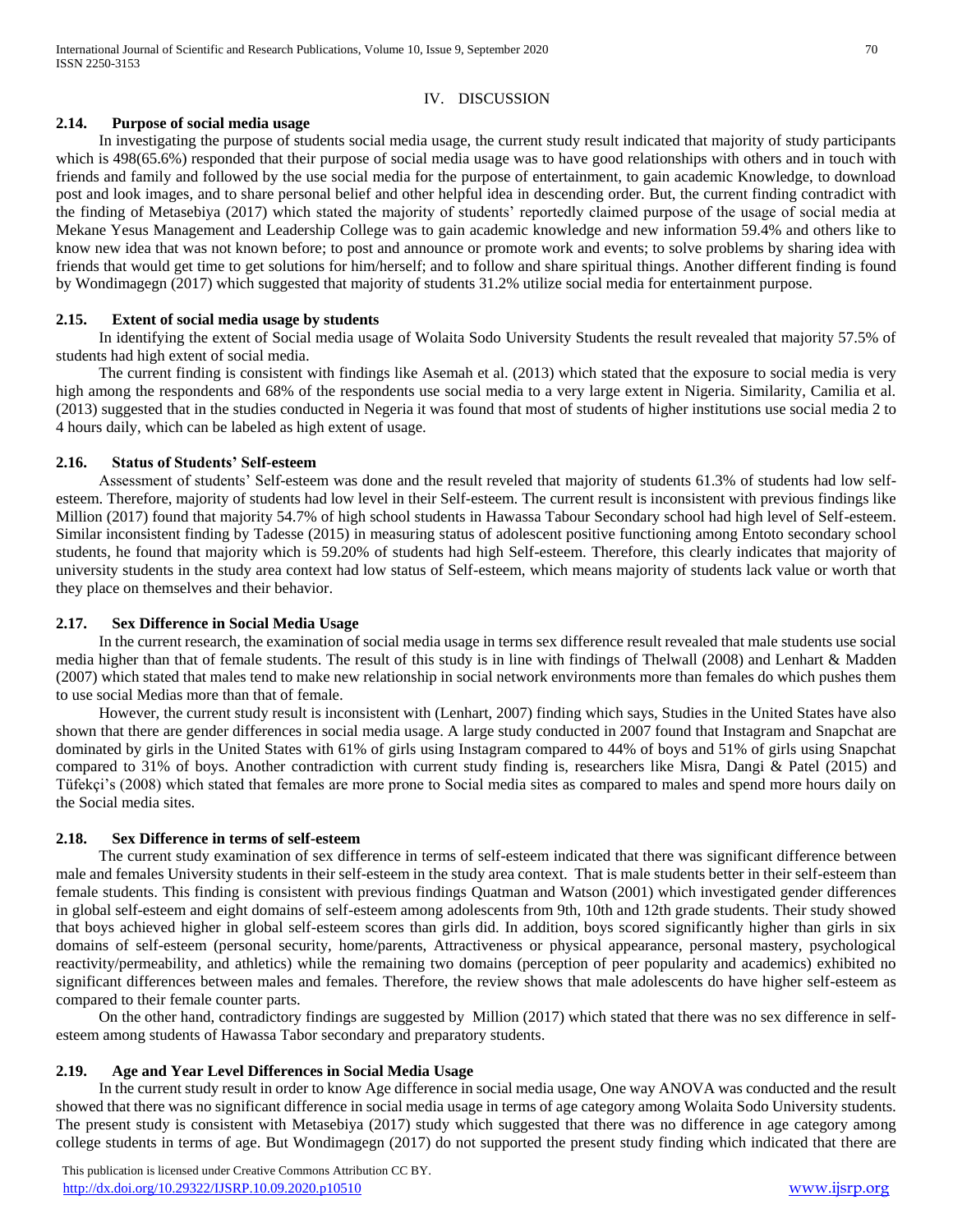significant differences among the age categories for the frequency of social media usage among students. That means the respondents in the age category between 19 to 21 years old were likely to use social media sites frequently than the other age groups. Similarly, the findings of the present study seems contrary to the results of a study by Lenhart & Madden (2007) which reported that 73% of teens between the ages of 12 and 17 they are the one that oversee frequently their social media sites frequently than the other age groups.

In the present study, In terms of year level difference in social media usage analysis of variance result indicated that there was no significant difference in social media usage in terms of year level among Wolaita Sodo University students.

 In line with the current study Wondimagegn (2017) found that class year level doesn't matter with students' utilization of social media sites per week in school of informatics at Hawassa University.

 However, the present study result contradict with Metasebiya (2017) study which suggested that there is difference in social media usage in year level among Addis Abeba Mekane yesus college students.

#### **2.20. Relationship between Social Media Usage and Self-esteem**

 In investigating the relationship between social media usage and students' self-esteem, the result of Pearson product momentum correlation coefficient indicated that there is negative week relationship between social media usage and students' self-esteem even though the relationship is insignificant. Therefore, it is possible to say that as consumption of social media usage increases the level of self-esteem of students adversely affected.

 The current study finding is in line with Pantic (2014) study which argued that anxiety, depression, psychotic disorders and low self-esteem are all the results of social networking sites, especially Facebook. Similarly, Chou and Edge (2012) finding suggested that people who use Facebook frequently have a very strong belief that other users, who they don't know very well offline, are living a very healthy, happy and prosperous life than themselves. These assumptions about other peoples' lives cause depression and low self-esteem amongst individuals. Chen & lee (2013) also argued that Facebook usage is directly related to psychological distress of individuals which as a result reduces the self-esteem of people.

 In contrary to the present study, Ellison, Steinfield and Lampe (2007) found out that youngsters with low self-esteem find Facebook more beneficial as compared to the ones with high self-esteem. Additional inconsistent finding argue that due to the use of Facebook people with low self-esteems possess more social capital than the ones with high self-esteems (Tazghini & Siedlecki, 2013).

#### V. CONCLUSION

From the study results obtained, the researcher concluded the following important points.

- Among Wolait Sodo University students the major purpose of social media usage was identified that in order to have good relationships with others and in touch with friends and family followed by to have entertainment. This imply that students gives more preference for relationship and entertainment than other purposes of social media i.e., gaining academic Knowledge, downloading posts and look images, and sharing personal belief and other helpful idea.
- The extent of Social media usage of Wolaita Sodo University Students was found to be high. This indicated that students spend a lot of time on social media and use social media for various purposes.
- In Wolait Sodo University, majority of students had low status of self-esteem. This may considerably influence students' sense of worthy and confidence on themselves.
- Sex difference in social media usage revealed that male students use social media higher than that of female students. This imply male students tend to make new relationship in social network environments more than females do which pushes them to use social Medias more than that of female.
- The examination of sex difference in terms of self-esteem indicated that there was significant difference between male and females university students in their self-esteem. Therefore in the study area context it is possible to conclude that male students have higher self-esteem than female students in experiencing sense of self-worth or value. This could be due to the different cultural and traditional barriers that girls face in their development in Ethiopian context.
- In investigating age and year level difference in social media usage, one way analysis of variance is conducted and the result showed that there is no significant difference in age group as well as in year level among Wolaita Sodo University students.
- The study examined the relationship between social media and student self-esteem and it was found that the relationship is weak negative and insignificant. That is there is inverse relationship between social media usage and self-esteem.

#### VI. RECOMMENDATION

Based on the findings the researcher forwarded the following recommendations:

 Students are advised to give much focus on academic social medias sites which are social networking sites that provides academic knowledge and information, than using social medias for building relationship and entertainment, as they are university students in addition to relationship and entertainment they better to use social media for additional important purposes like to enhance their academic performance, getting information which can improve their quality of life and personality.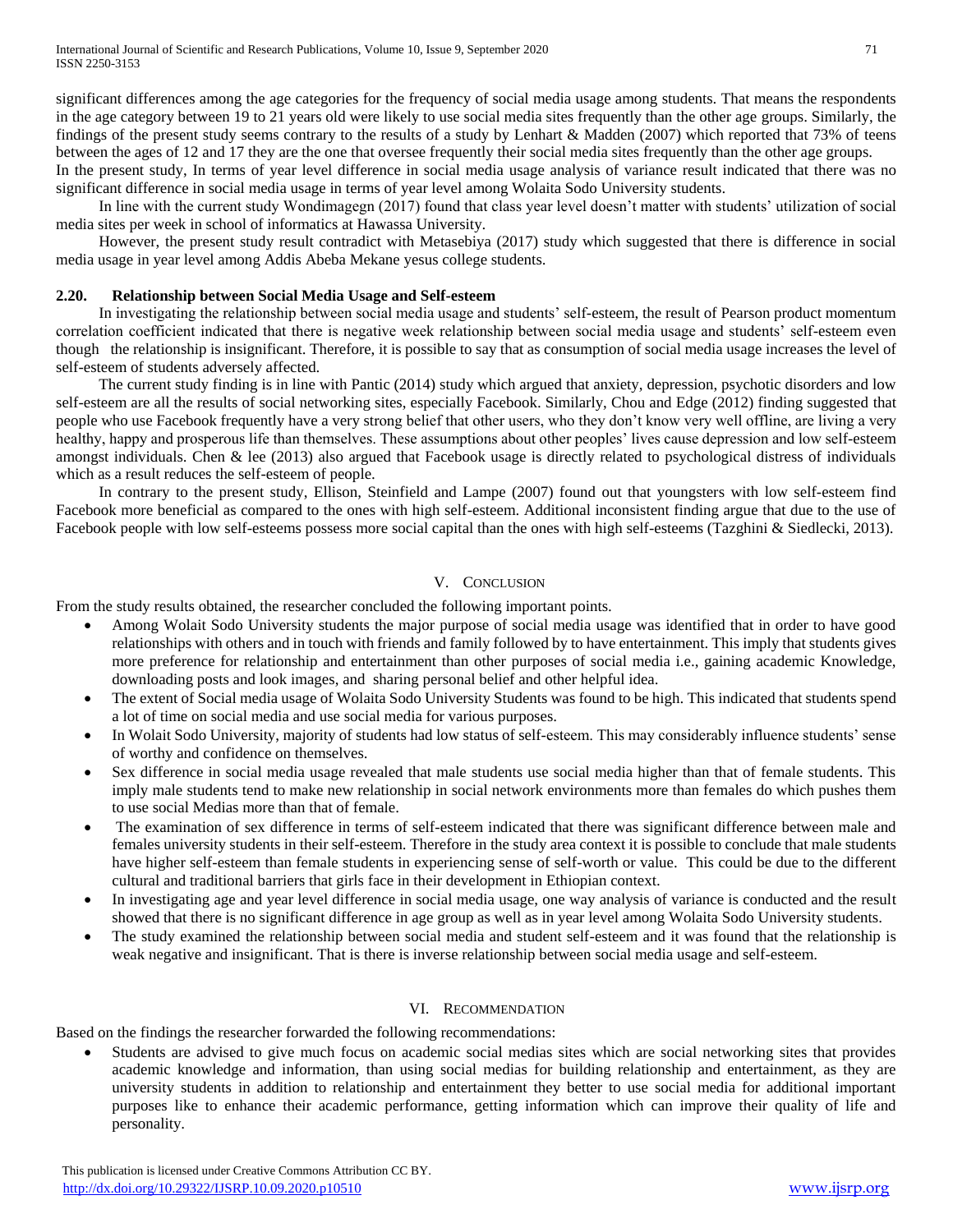- While using social media students better to recognize the negative influence of social media on self-esteem which would help them to work on how to identify social media sites that deteriorate their self-esteem.
- Students' habit of social media usage better to be minimized as it was found that their extent of social media usage was high, unless this habit may adversely affect many aspect of students life including their academic performance.
- Awareness raising programs on how and what to use on social media in the context of university students is better to be developed and implemented by government and non-government organization.
- Wolaita Soda University better to work with students on improving students' self-esteem through working with the university psychologists on how to improve students' self-esteem, provision of trainings like Life skill training, peer education training, inviting known motivational speakers etc. During this training program female students should be center of attention.

#### **REFERENCES**

- [1] Ahmed Moawad, G. N, Soliman Ebrahem, G. D. (2016). The relationship between use of technology and parent- adolescent's social relationship. Journal of Education and Practice, 7(14). Retrieved from https://files.eric.ed.gov/fulltext/EJ1103022.pdf.
- [2] Asemah. E. S., Okpanachi. R. A. & Edegoh, L. N. (2013). Influence of social media on
- [3] the academic performance of the undergraduate students of Kogi State
- [4] University. Research on humanities and social sciences, 3 (12). Retrieved
- [5] from http://www.iiste.org/Journals/index.php/RHSS/article/download/7118/7350
- [6] Boyd, D. (2007). Why Youth (Heart) Social Network Sites: The Role of Networked Publics in Teenage Social Life. MacArthur Foundation Series on Digital Learning -Youth Identity, and Digital Media Volume (ed. David Buckingham). Cambridge, MA: MIT Press
- [7] Camilia, N. O., Ibrahim, D. S., & Dalhatu, L. B. (2013). The effect of social networking sites usage on the studies of Nigerian students. The international journal of engineering and science (IJES), 2, 39-46. Retrieved from http://theijes.com/papers/v2-i7/Part.3/F0273039046.pdf
- [8] Chen, W. & Lee, K. (2013). Sharing, liking, commenting, and distressed? The pathway between Facebook interaction and psychological distress. Cyberpsychology, Behavior, and Social Networking, 16(10), 728-734.
- [9] Chou, H.-T. G., & Edge, N. (2012). They are happier and having better lives than I am: The impact of using Facebook on perceptions of others' lives. Cyberpsychology, Behavior, and Social Networking, 15, 117.
- [10] Ellison, N., Steinfield, C., & Lampe, C. (2007). The benefits of Facebook "friends:" social capital and college students' use of online social network sites. Journal of Computer-Mediated Communication, 12, 1143-1168.
- [11] Israel, G. D. (2013). Determining Sample Size, University of Florida, Gainesville, FL 3261, 4.
- [12] Jan, M. Soomro, S. A. and Ahmed, N. (2017). Impact of social media on self-Esteem. European Scientific Journal; 13(23). URL:http://dx.doi.org/10.19044/esj.2017.v13n23p329
- [13] Lenhart, A. (2007). Cyberbullying and online teens. Pew Research Center.
- [14] Lenhart, M., & Madden, M. (2007). Teens, Privacy and Online Social Networks. How teens manage their online identities and personal information in the age of MySpace. Pew Internet & American Life Project Report. Retrieved June 17, 2009, from http://www.pewinternet.org/~/media//Files/Reports/2009/PIP\_Adult\_social\_networking\_data\_memo\_FIN AL.pdf.pdf.
- [15] Metasebiya G. G. (2017). The influence of social media usage on college students' academic achievement: the case of mekane yesus seminary in addis ababa. (Master's thesis). Addiss Ababa University.
- [16] Million, D. T. (2017). The relationship between parenting behaviors and positive functioning of adolescents among Hawassa Tabour secondary school students. (Master's thesis). Hawassa University.
- [17] Misra, N., Dangi, S. h., & Patel, S. (2015). Gender differences in usage of social
- [18] networking sites and perceived online social support on psychological well
- [19] being of youth. The International Journal of Indian Psychology, 3(1), 67.
- [20] Retrieved from http://oaji.net/articles/2015/1170-1443375903.pdf
- [21] Mitchell, K. (2002) 'Risk Factors and Impact of Online Sexual Solicitation of Youth', Journal of the American Medical Association 285(23): 1–4.
- [22] O'Keeffe, G. S., & Pearson, K. C. (2011). Clinical Report-The Impact of Social Media on Children, Adolescents, and Families. American Academy of Pediatrics 127(4) doi:10.1542/peds.2011-0054.
- [23] Pantic, I. (2014). Online social networking and mental health. Cyberpsychology, Behavior, and Social Networking, X(X), 6.
- [24] Quatman, T., & Watson, C. (2001). Gender differences in adolescent self-esteem: An exploration of domains. Adolescence, 162(1), 93.
- [25] Savita, G. & Liyaqat, B. (2018). Social networking usage questionnaire:
- [26] development and validation in an Indian higher education context. Turkish Online Journal of Distance Education. 19.
- [27] Tadesse A. (2015). The relationship between parenting behavior and positive functioning among adolescents in Entoto Amba secondary school in Addiss Ababa (Master's thesis) Addis Ababa University. Retrieved from http://.etd.aau.edu.et/bitstream/.../7398/1/25. Ashenafi%20Tadesse.
- [28] Tazghini, S. & Siedlecki, K. (2013). A mixed approach to examining Facebook use and its relationship to self-esteem. Computers in Human Behavior, 29, 827-832.
- [29] Thelwall, M. (2008). Social Networks, Gender and Friending: An Analysis of MySpace Member Profiles. Journal of the American Society for Information Science and Technology, 59(8), 1321-1330.
- [30] Tüfekci, Z. (2008). Gender, Social Capital And Social Network(ing) Sites: Women Bonding, Men Searching. Paper presented at the annual meeting of the American Sociological Association Annual Meeting. Sheraton Boston and the Boston Marriott Copley Place, Boston, MA, Retrieved June, 6, 2009, from http://www.allacademic.com/meta/p242696\_index.html.
- [31] Wondimagegn G. A. (2017). Effects of social media on student's risky sexual behavior: the case of school of informatics, Hawassa university. (Master's thesis). 38. Hawassa University.